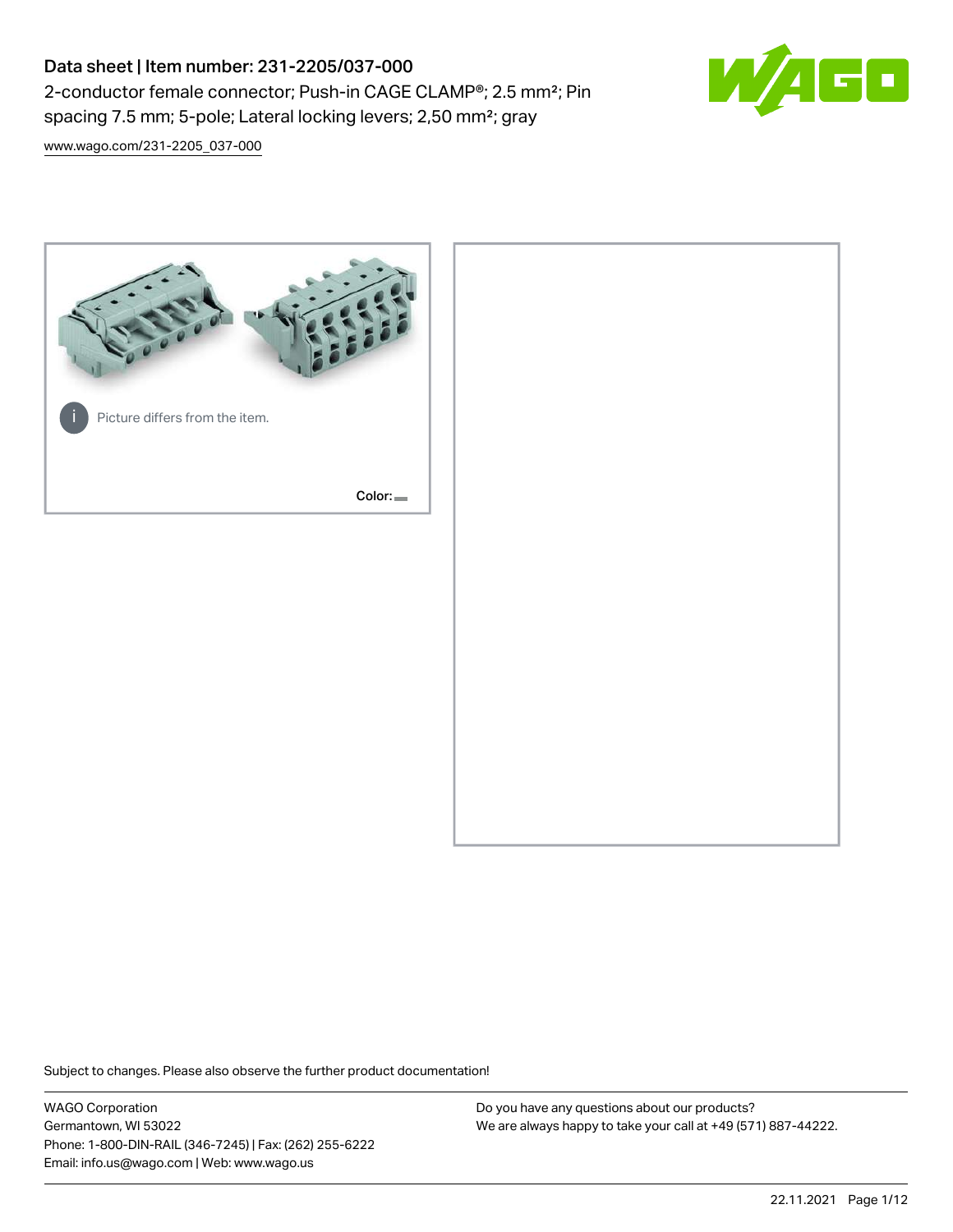

Dimensions in mm

 $L =$  (pole no.  $-2$ ) x pin spacing + 12.5 mm

2- to 3-pole female connectors – one latch only

#### Item description

- **Universal connection for all conductor types**
- **Two conductor entries per pole**
- $\blacksquare$ For looping through power or data buses
- $\blacksquare$ Bus connection is retained, even when unmated
- $\blacksquare$ Push-in termination of solid and ferruled conductors
- $\blacksquare$ With coding fingers

Subject to changes. Please also observe the further product documentation!

WAGO Corporation Germantown, WI 53022 Phone: 1-800-DIN-RAIL (346-7245) | Fax: (262) 255-6222 Email: info.us@wago.com | Web: www.wago.us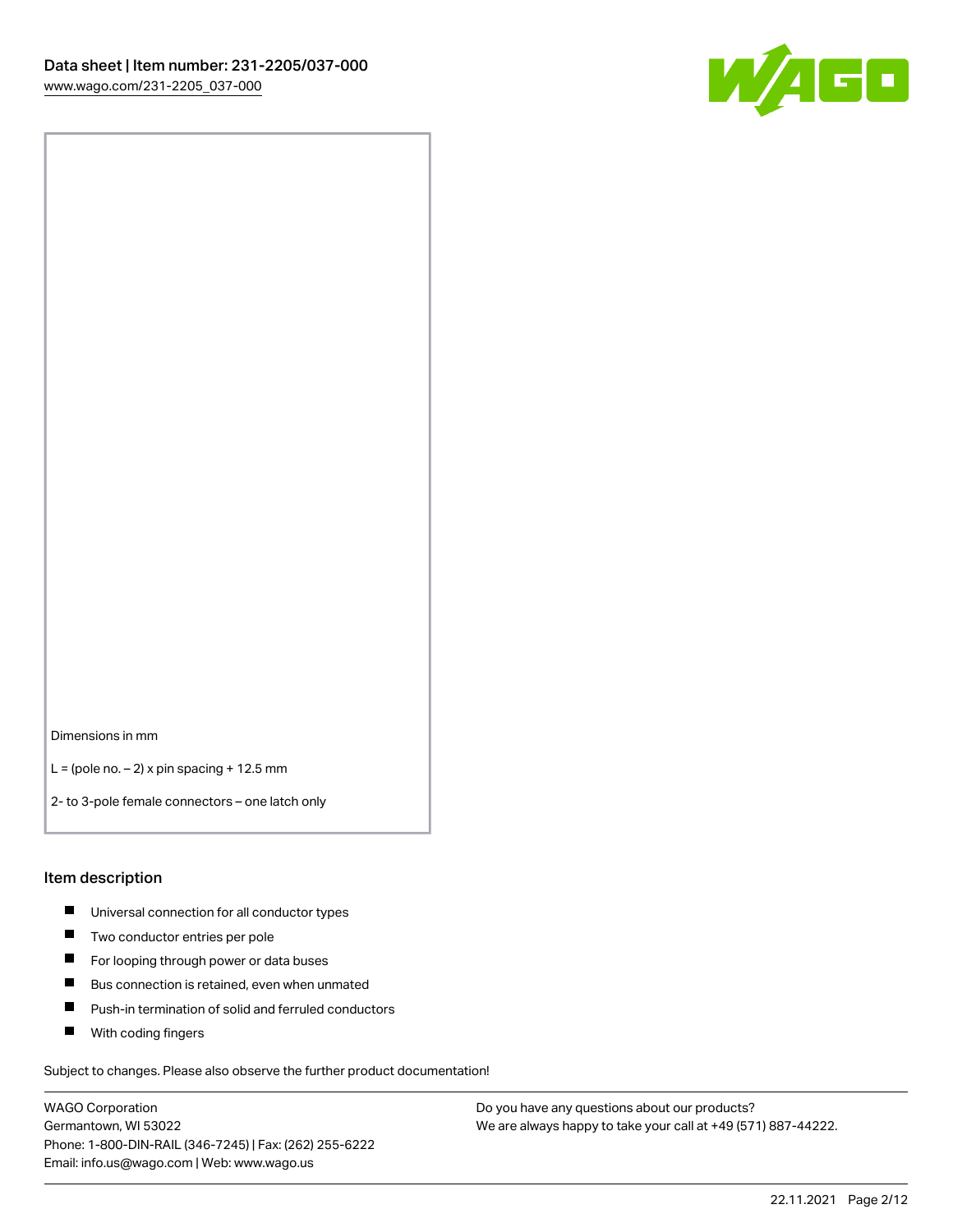

#### Data Notes

| .                    |                                                                                                                                                                                                                                                                                                                                   |
|----------------------|-----------------------------------------------------------------------------------------------------------------------------------------------------------------------------------------------------------------------------------------------------------------------------------------------------------------------------------|
| Safety information 1 | The MCS-MULTI CONNECTION SYSTEM includes connectors<br>without breaking capacity in accordance with DIN EN 61984. When<br>used as intended, these connectors must not be connected<br>/disconnected when live or under load. The circuit design should<br>ensure header pins, which can be touched, are not live when<br>unmated. |
| Variants:            | Gold-plated or partially gold-plated contact surfaces<br>Other versions (or variants) can be requested from WAGO Sales or<br>configured at https://configurator.wago.com/                                                                                                                                                         |

### Electrical data

### IEC Approvals

| Ratings per                 | IEC/EN 60664-1                                                        |
|-----------------------------|-----------------------------------------------------------------------|
| Rated voltage (III / 3)     | 500 V                                                                 |
| Rated surge voltage (III/3) | 6 <sub>k</sub> V                                                      |
| Rated voltage (III/2)       | 630 V                                                                 |
| Rated surge voltage (III/2) | 6 <sub>k</sub> V                                                      |
| Nominal voltage (II/2)      | 1000 V                                                                |
| Rated surge voltage (II/2)  | 6 kV                                                                  |
| Rated current               | 16 A                                                                  |
| Legend (ratings)            | $(III / 2)$ $\triangle$ Overvoltage category III / Pollution degree 2 |

# UL Approvals

| Approvals per                  | UL 1059 |
|--------------------------------|---------|
| Rated voltage UL (Use Group B) | 300 V   |
| Rated current UL (Use Group B) | 20 A    |
| Rated voltage UL (Use Group D) | 300 V   |
| Rated current UL (Use Group D) | 10 A    |

### Ratings per UL

| Rated voltage UL 1977 | 600 V |
|-----------------------|-------|
| Rated current UL 1977 | 20A   |

Subject to changes. Please also observe the further product documentation!

WAGO Corporation Germantown, WI 53022 Phone: 1-800-DIN-RAIL (346-7245) | Fax: (262) 255-6222 Email: info.us@wago.com | Web: www.wago.us Do you have any questions about our products? We are always happy to take your call at +49 (571) 887-44222.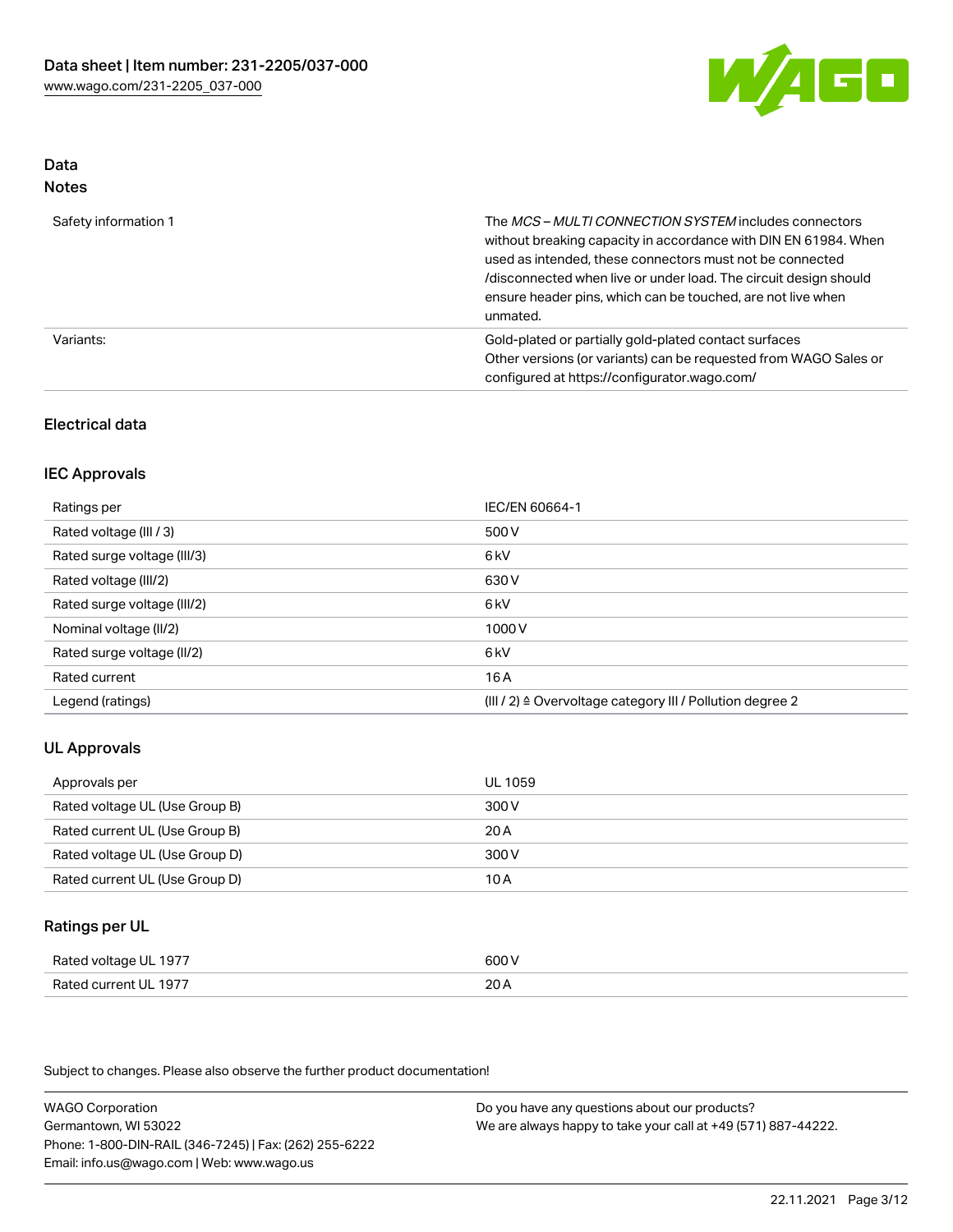

### CSA Approvals

| Approvals per                   | CSA   |
|---------------------------------|-------|
| Rated voltage CSA (Use Group B) | 300 V |
| Rated current CSA (Use Group B) | 15 A  |
| Rated voltage CSA (Use Group D) | 300 V |
| Rated current CSA (Use Group D) | 10 A  |

# Connection data

| Total number of connection points | 10 |
|-----------------------------------|----|
| Total number of potentials        |    |
| Number of connection types        |    |
| Number of levels                  |    |

### Connection 1

#### Connection technology **Push-in CAGE CLAMP<sup>®</sup>**

| ັ                                                 | Push-in CAGE CLAMP                    |
|---------------------------------------------------|---------------------------------------|
| Actuation type                                    | Operating tool                        |
| Solid conductor                                   | $0.22.5$ mm <sup>2</sup> / 24  12 AWG |
| Fine-stranded conductor                           | $0.22.5$ mm <sup>2</sup> / 24  12 AWG |
| Fine-stranded conductor; with insulated ferrule   | $0.251.5$ mm <sup>2</sup>             |
| Fine-stranded conductor; with uninsulated ferrule | $0.252.5$ mm <sup>2</sup>             |
| Strip length                                      | $910$ mm / 0.35  0.39 inch            |
| Number of poles                                   | 5                                     |
| Conductor entry direction to mating direction     | 0°                                    |

# Physical data

| Pin spacing | 7.5 mm / 0.295 inch  |
|-------------|----------------------|
| Width       | 51.55 mm / 2.03 inch |
| Height      | 20.8 mm / 0.819 inch |
| Depth       | 29.8 mm / 1.173 inch |

### Plug-in connection

| Contact type (pluggable connector) | Female connector/socket |
|------------------------------------|-------------------------|
| Connector (connection type)        | for conductor           |
| Mismating protection               | No                      |
| Locking of plug-in connection      | locking lever           |
|                                    |                         |

Subject to changes. Please also observe the further product documentation!

| <b>WAGO Corporation</b>                                | Do you have any questions about our products?                 |
|--------------------------------------------------------|---------------------------------------------------------------|
| Germantown, WI 53022                                   | We are always happy to take your call at +49 (571) 887-44222. |
| Phone: 1-800-DIN-RAIL (346-7245)   Fax: (262) 255-6222 |                                                               |
| Email: info.us@wago.com   Web: www.wago.us             |                                                               |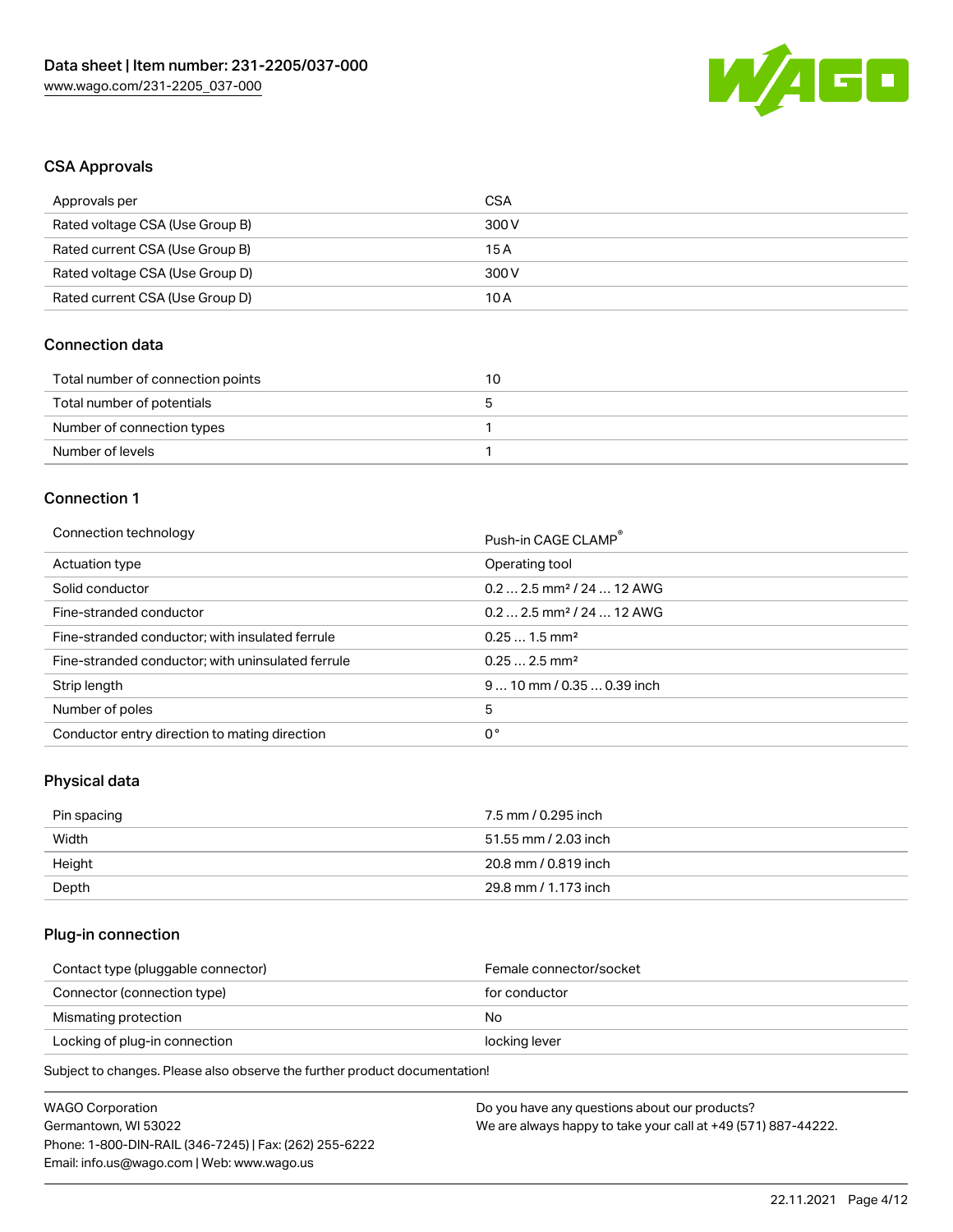

### Material data

| Color                       | gray                              |
|-----------------------------|-----------------------------------|
| Material group              |                                   |
| Insulation material         | Polyamide (PA66)                  |
| Flammability class per UL94 | V <sub>0</sub>                    |
| Clamping spring material    | Chrome nickel spring steel (CrNi) |
| Contact material            | Copper alloy                      |
| Contact plating             | tin-plated                        |
| Fire load                   | 0.298MJ                           |
| Weight                      | 15.2 g                            |

#### Environmental requirements

|  | Limit temperature range | -60  +85 °C |  |
|--|-------------------------|-------------|--|
|--|-------------------------|-------------|--|

### Commercial data

| Product Group         | 3 (Multi Conn. System) |
|-----------------------|------------------------|
| PU (SPU)              | 50 Stück               |
| Packaging type        | box                    |
| Country of origin     | PL                     |
| <b>GTIN</b>           | 4044918563758          |
| Customs tariff number | 8536694040             |

### Approvals / Certificates

#### Country specific Approvals

| Logo | Approval                                     | <b>Additional Approval Text</b> | Certificate<br>name |
|------|----------------------------------------------|---------------------------------|---------------------|
|      | CВ<br>DEKRA Certification B.V.               | IEC 61984                       | NL-39756            |
| EMA  | <b>KEMA/KEUR</b><br>DEKRA Certification B.V. | EN 61984                        | 2190761.01          |

#### Ship Approvals

|      | <b>DNV GL</b> | $\overline{\phantom{0}}$ | TAE000016Z  |
|------|---------------|--------------------------|-------------|
| Logo | Approval      | Additional Approval Text | name        |
|      |               |                          | Certificate |

Subject to changes. Please also observe the further product documentation!

| <b>WAGO Corporation</b>                                | Do you have any questions about our products?                 |
|--------------------------------------------------------|---------------------------------------------------------------|
| Germantown, WI 53022                                   | We are always happy to take your call at +49 (571) 887-44222. |
| Phone: 1-800-DIN-RAIL (346-7245)   Fax: (262) 255-6222 |                                                               |
| Email: info.us@wago.com   Web: www.wago.us             |                                                               |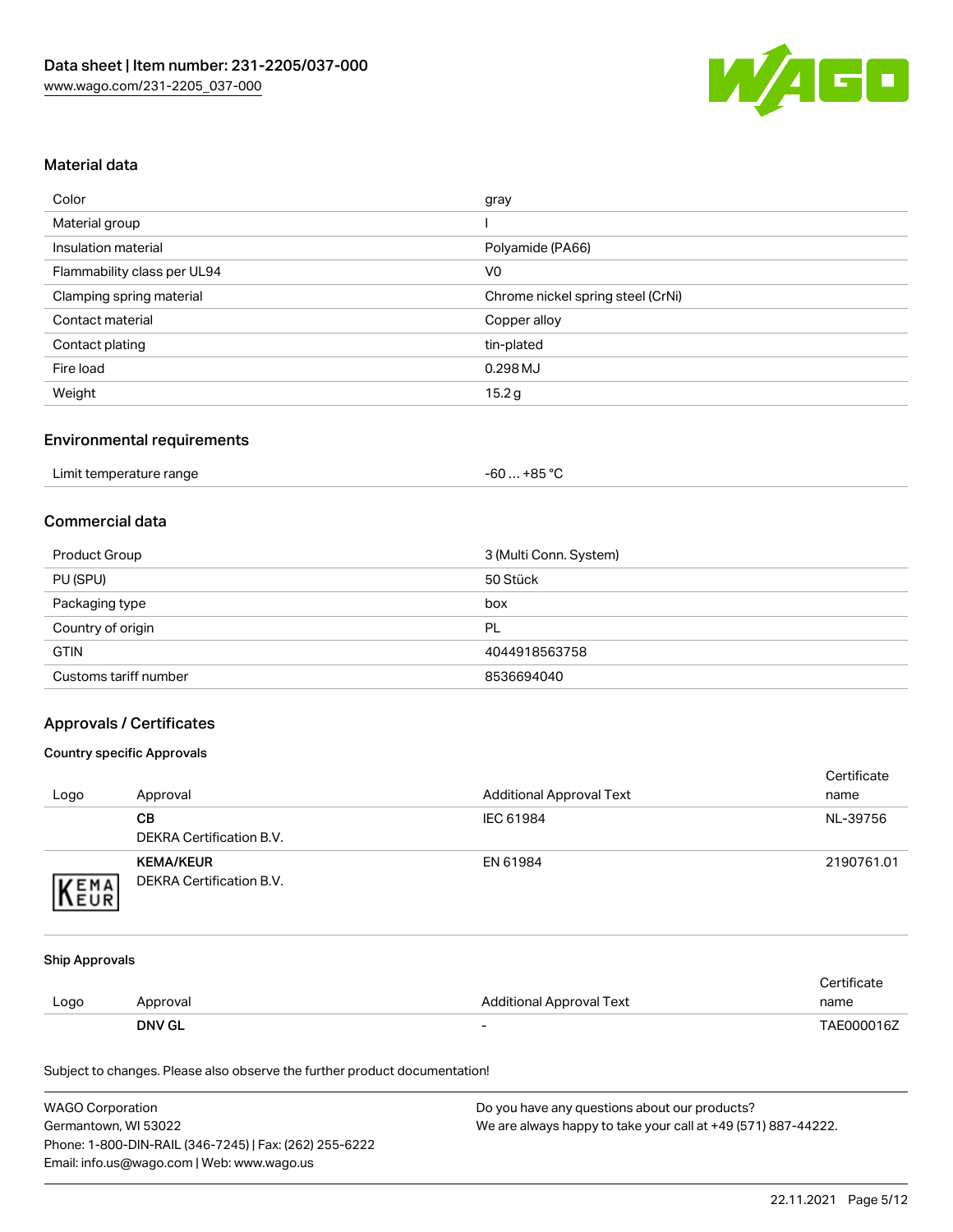GO

Det Norske Veritas, Germanischer Lloyd

#### UL-Approvals

|                              |                                         |                                 | Certificate |
|------------------------------|-----------------------------------------|---------------------------------|-------------|
| Logo                         | Approval                                | <b>Additional Approval Text</b> | name        |
| $\boldsymbol{H}_{\text{us}}$ | cURus<br>Underwriters Laboratories Inc. | <b>UL 1977</b>                  | E45171      |
| Я.                           | UL<br>UL International Germany GmbH     | <b>UL 1059</b>                  | E45172      |

### **Counterpart**

| $\sqrt{2}$<br>FREE | ltem no.731-605<br>1-conductor male connector; CAGE CLAMP®; 2.5 mm <sup>2</sup> ; Pin spacing 7.5 mm; 5-pole; 2,50 mm <sup>2</sup> ;<br>gray | www.wago.com/731-605 |  |
|--------------------|----------------------------------------------------------------------------------------------------------------------------------------------|----------------------|--|
|                    |                                                                                                                                              |                      |  |

|              | Item no.231-235/001-000<br>Male header; 5-pole; THT; 1.0 x 1.0 mm solder pin; straight; pin spacing 7.5 mm; gray | www.wago.com/231-235/001-<br>000 |
|--------------|------------------------------------------------------------------------------------------------------------------|----------------------------------|
| <b>BARRY</b> | Item no.231-835/001-000<br>THT male header; 1.0 x 1.0 mm solder pin; angled; Pin spacing 7.5 mm; 5-pole; gray    | www.wago.com/231-835/001-<br>000 |

# Optional accessories

#### Ferrules

 $\frac{1}{2}$ 

| Item no.: 216-101<br>Ferrule; Sleeve for 0.5 mm <sup>2</sup> / AWG 22; uninsulated; electro-tin plated; silver-colored | www.wago.com/216-101 |
|------------------------------------------------------------------------------------------------------------------------|----------------------|
| Item no.: 216-104<br>Ferrule; Sleeve for 1.5 mm <sup>2</sup> / AWG 16; uninsulated; electro-tin plated; silver-colored | www.wago.com/216-104 |
| Item no.: 216-106<br>Ferrule; Sleeve for 2.5 mm <sup>2</sup> / AWG 14; uninsulated; electro-tin plated; silver-colored | www.wago.com/216-106 |
| Item no.: 216-107<br>Ferrule; Sleeve for 4 mm <sup>2</sup> / AWG 12; uninsulated; electro-tin plated                   | www.wago.com/216-107 |
| Item no.: 216-108<br>Ferrule; Sleeve for 6 mm <sup>2</sup> / AWG 10; uninsulated; electro-tin plated; silver-colored   | www.wago.com/216-108 |
|                                                                                                                        |                      |

Subject to changes. Please also observe the further product documentation!

WAGO Corporation Germantown, WI 53022 Phone: 1-800-DIN-RAIL (346-7245) | Fax: (262) 255-6222 Email: info.us@wago.com | Web: www.wago.us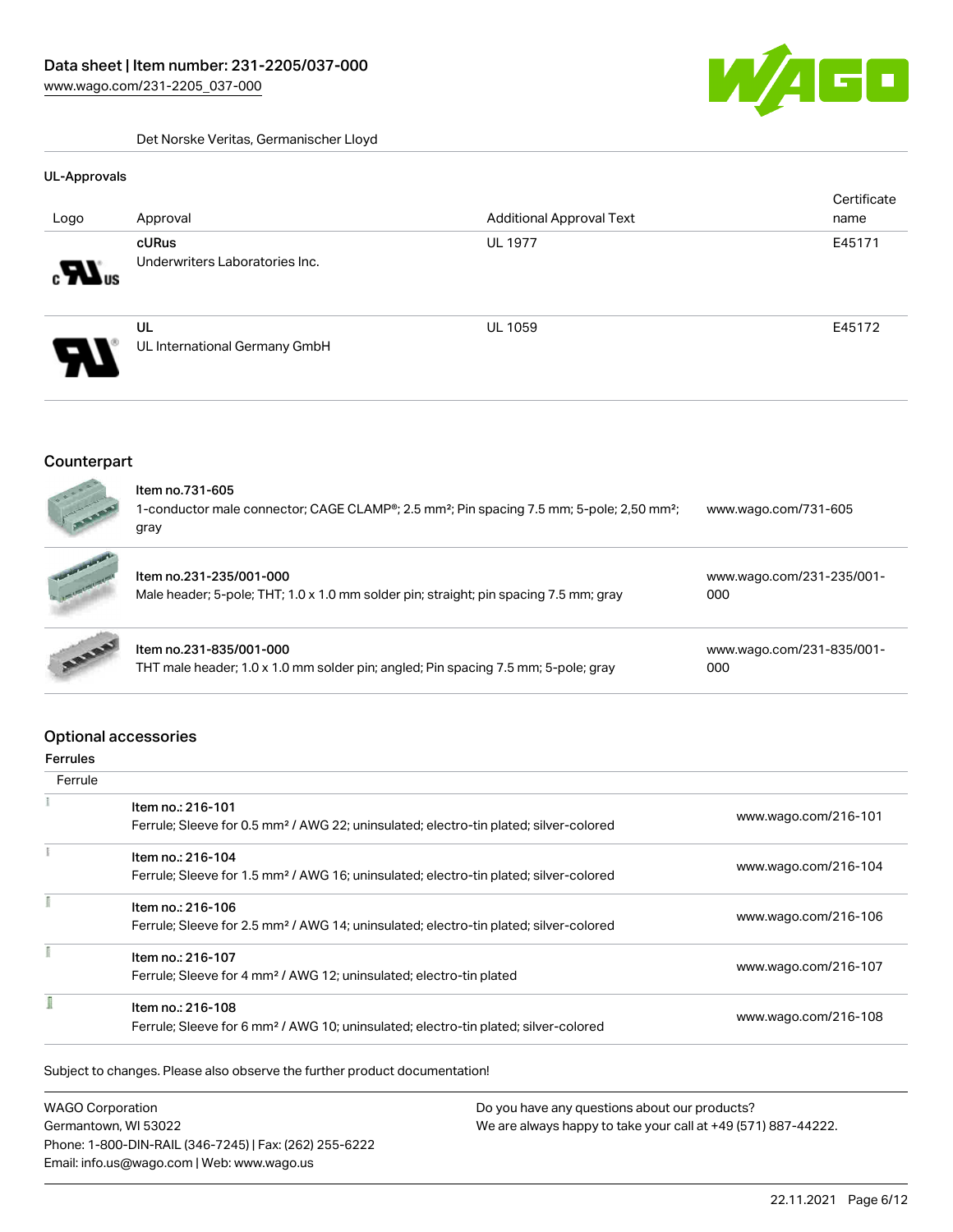# Data sheet | Item number: 231-2205/037-000

[www.wago.com/231-2205\\_037-000](http://www.wago.com/231-2205_037-000)



|    | Item no.: 216-109<br>Ferrule; Sleeve for 10 mm <sup>2</sup> / AWG 8; uninsulated; electro-tin plated                                                                               | www.wago.com/216-109 |
|----|------------------------------------------------------------------------------------------------------------------------------------------------------------------------------------|----------------------|
|    | Item no.: 216-102<br>Ferrule; Sleeve for 0.75 mm <sup>2</sup> / AWG 20; uninsulated; electro-tin plated; silver-colored                                                            | www.wago.com/216-102 |
|    | Item no.: 216-103<br>Ferrule; Sleeve for 1 mm <sup>2</sup> / AWG 18; uninsulated; electro-tin plated                                                                               | www.wago.com/216-103 |
| Ω  | Item no.: 216-110<br>Ferrule; Sleeve for 16 mm <sup>2</sup> / AWG 6; uninsulated; electro-tin plated; metallic brown                                                               | www.wago.com/216-110 |
|    | Item no.: 216-123<br>Ferrule; Sleeve for 1 mm <sup>2</sup> / AWG 18; uninsulated; electro-tin plated; silver-colored                                                               | www.wago.com/216-123 |
|    | Item no.: 216-122<br>Ferrule; Sleeve for 0.75 mm <sup>2</sup> / AWG 20; uninsulated; electro-tin plated; silver-colored                                                            | www.wago.com/216-122 |
| I. | Item no.: 216-124<br>Ferrule; Sleeve for 1.5 mm <sup>2</sup> / AWG 16; uninsulated; electro-tin plated                                                                             | www.wago.com/216-124 |
|    | Item no.: 216-142<br>Ferrule; Sleeve for 0.75 mm <sup>2</sup> / 18 AWG; uninsulated; electro-tin plated; electrolytic copper; gastight<br>crimped; acc. to DIN 46228, Part 1/08.92 | www.wago.com/216-142 |
|    | Item no.: 216-132<br>Ferrule; Sleeve for 0.34 mm <sup>2</sup> / AWG 24; uninsulated; electro-tin plated                                                                            | www.wago.com/216-132 |
|    | Item no.: 216-121<br>Ferrule; Sleeve for 0.5 mm <sup>2</sup> / AWG 22; uninsulated; electro-tin plated; silver-colored                                                             | www.wago.com/216-121 |
|    | Item no.: 216-143<br>Ferrule; Sleeve for 1 mm <sup>2</sup> / AWG 18; uninsulated; electro-tin plated; electrolytic copper; gastight<br>crimped; acc. to DIN 46228, Part 1/08.92    | www.wago.com/216-143 |
|    | Item no.: 216-131<br>Ferrule; Sleeve for 0.25 mm <sup>2</sup> / AWG 24; uninsulated; electro-tin plated; silver-colored                                                            | www.wago.com/216-131 |
|    | Item no.: 216-141<br>Ferrule; Sleeve for 0.5 mm <sup>2</sup> / 20 AWG; uninsulated; electro-tin plated; electrolytic copper; gastight<br>crimped; acc. to DIN 46228, Part 1/08.92  | www.wago.com/216-141 |
|    | Item no.: 216-152<br>Ferrule; Sleeve for 0.34 mm <sup>2</sup> / AWG 24; uninsulated; electro-tin plated                                                                            | www.wago.com/216-152 |
|    | Item no.: 216-203<br>Ferrule; Sleeve for 1 mm <sup>2</sup> / AWG 18; insulated; electro-tin plated; red                                                                            | www.wago.com/216-203 |
| Ω  | Item no.: 216-206<br>Ferrule; Sleeve for 2.5 mm <sup>2</sup> / AWG 14; insulated; electro-tin plated; blue                                                                         | www.wago.com/216-206 |
|    | Item no.: 216-207<br>Ferrule; Sleeve for 4 mm <sup>2</sup> / AWG 12; insulated; electro-tin plated; gray                                                                           | www.wago.com/216-207 |
|    | Item no.: 216-202<br>Ferrule; Sleeve for 0.75 mm <sup>2</sup> / 18 AWG; insulated; electro-tin plated; gray                                                                        | www.wago.com/216-202 |
|    | Subject to changes. Please also observe the further product documentation!                                                                                                         |                      |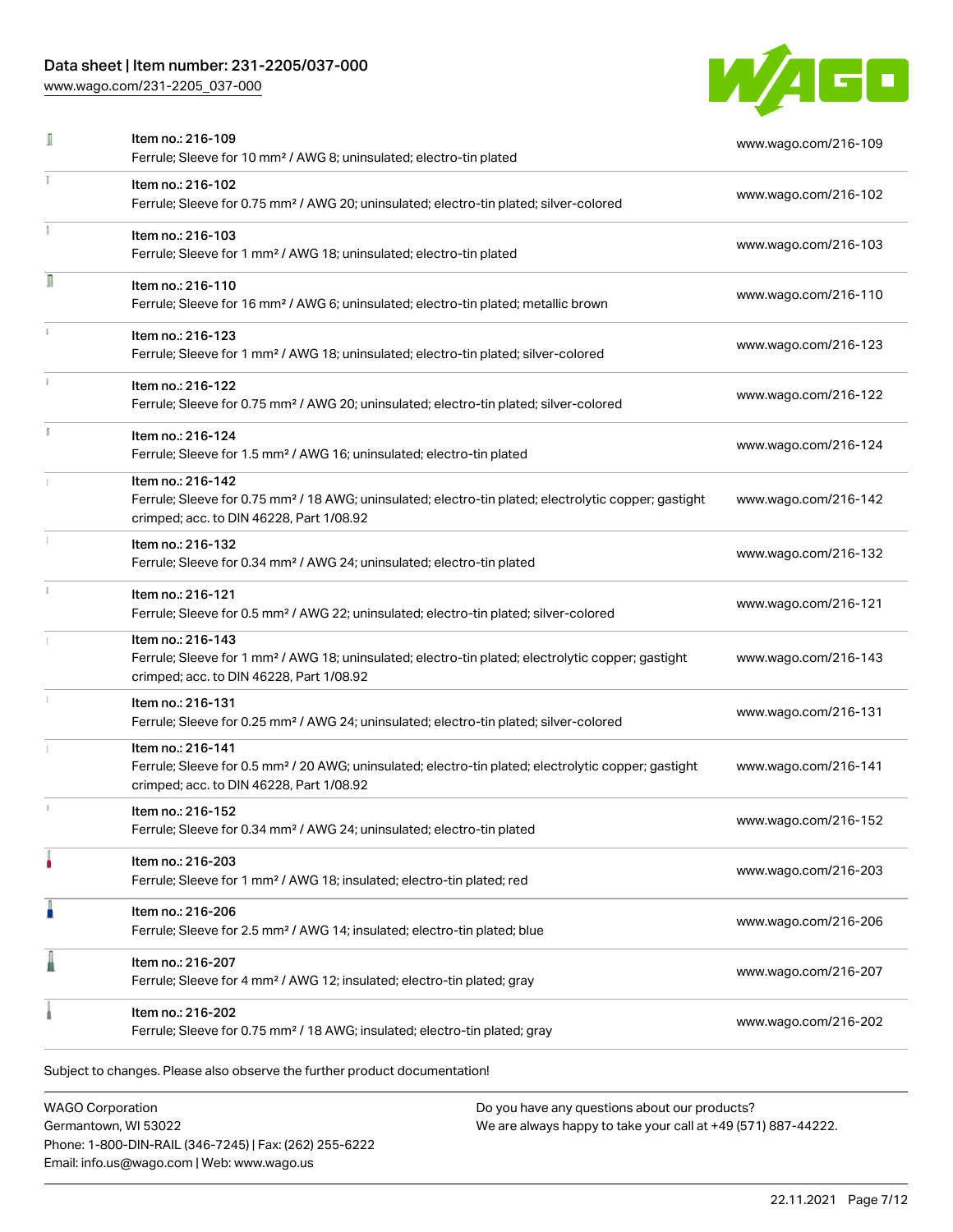# Data sheet | Item number: 231-2205/037-000

[www.wago.com/231-2205\\_037-000](http://www.wago.com/231-2205_037-000)



|   | Item no.: 216-151<br>Ferrule; Sleeve for 0.25 mm <sup>2</sup> / AWG 24; uninsulated; electro-tin plated                                                                                                    | www.wago.com/216-151 |
|---|------------------------------------------------------------------------------------------------------------------------------------------------------------------------------------------------------------|----------------------|
| 1 | Item no.: 216-204<br>Ferrule; Sleeve for 1.5 mm <sup>2</sup> / AWG 16; insulated; electro-tin plated; black                                                                                                | www.wago.com/216-204 |
|   | Item no.: 216-209<br>Ferrule; Sleeve for 10 mm <sup>2</sup> / AWG 8; insulated; electro-tin plated; red                                                                                                    | www.wago.com/216-209 |
|   | Item no.: 216-205<br>Ferrule; Sleeve for 2.08 mm <sup>2</sup> / AWG 14; insulated; electro-tin plated; yellow                                                                                              | www.wago.com/216-205 |
|   | Item no.: 216-144<br>Ferrule; Sleeve for 1.5 mm <sup>2</sup> / AWG 16; uninsulated; electro-tin plated; electrolytic copper; gastight<br>crimped; acc. to DIN 46228, Part 1/08.92; silver-colored          | www.wago.com/216-144 |
|   | Item no.: 216-208<br>Ferrule; Sleeve for 6 mm <sup>2</sup> / AWG 10; insulated; electro-tin plated; electrolytic copper; gastight crimped; www.wago.com/216-208<br>acc. to DIN 46228, Part 4/09.90; yellow |                      |
|   | Item no.: 216-201<br>Ferrule; Sleeve for 0.5 mm <sup>2</sup> / 20 AWG; insulated; electro-tin plated; white                                                                                                | www.wago.com/216-201 |
| ۸ | Item no.: 216-223<br>Ferrule; Sleeve for 1 mm <sup>2</sup> / AWG 18; insulated; electro-tin plated; red                                                                                                    | www.wago.com/216-223 |
|   | Item no.: 216-210<br>Ferrule; Sleeve for 16 mm <sup>2</sup> / AWG 6; insulated; electro-tin plated; electrolytic copper; gastight crimped; www.wago.com/216-210<br>acc. to DIN 46228, Part 4/09.90; blue   |                      |
|   | Item no.: 216-241<br>Ferrule; Sleeve for 0.5 mm <sup>2</sup> / 20 AWG; insulated; electro-tin plated; electrolytic copper; gastight<br>crimped; acc. to DIN 46228, Part 4/09.90; white                     | www.wago.com/216-241 |
|   | Item no.: 216-242<br>Ferrule; Sleeve for 0.75 mm <sup>2</sup> / 18 AWG; insulated; electro-tin plated; electrolytic copper; gastight<br>crimped; acc. to DIN 46228, Part 4/09.90; gray                     | www.wago.com/216-242 |
|   | Item no.: 216-222<br>Ferrule; Sleeve for 0.75 mm <sup>2</sup> / 18 AWG; insulated; electro-tin plated; gray                                                                                                | www.wago.com/216-222 |
|   | Item no.: 216-221<br>Ferrule; Sleeve for 0.5 mm <sup>2</sup> / 20 AWG; insulated; electro-tin plated; white                                                                                                | www.wago.com/216-221 |
| Â | Item no.: 216-224<br>Ferrule; Sleeve for 1.5 mm <sup>2</sup> / AWG 16; insulated; electro-tin plated; black                                                                                                | www.wago.com/216-224 |
| ۸ | Item no.: 216-243<br>Ferrule; Sleeve for 1 mm <sup>2</sup> / AWG 18; insulated; electro-tin plated; electrolytic copper; gastight crimped; www.wago.com/216-243<br>acc. to DIN 46228, Part 4/09.90; red    |                      |
| 1 | Item no.: 216-244<br>Ferrule; Sleeve for 1.5 mm <sup>2</sup> / AWG 16; insulated; electro-tin plated; electrolytic copper; gastight<br>crimped; acc. to DIN 46228, Part 4/09.90; black                     | www.wago.com/216-244 |
|   | Item no.: 216-263<br>Ferrule; Sleeve for 1 mm <sup>2</sup> / AWG 18; insulated; electro-tin plated; electrolytic copper; gastight crimped; www.wago.com/216-263<br>acc. to DIN 46228, Part 4/09.90; red    |                      |

WAGO Corporation Germantown, WI 53022 Phone: 1-800-DIN-RAIL (346-7245) | Fax: (262) 255-6222 Email: info.us@wago.com | Web: www.wago.us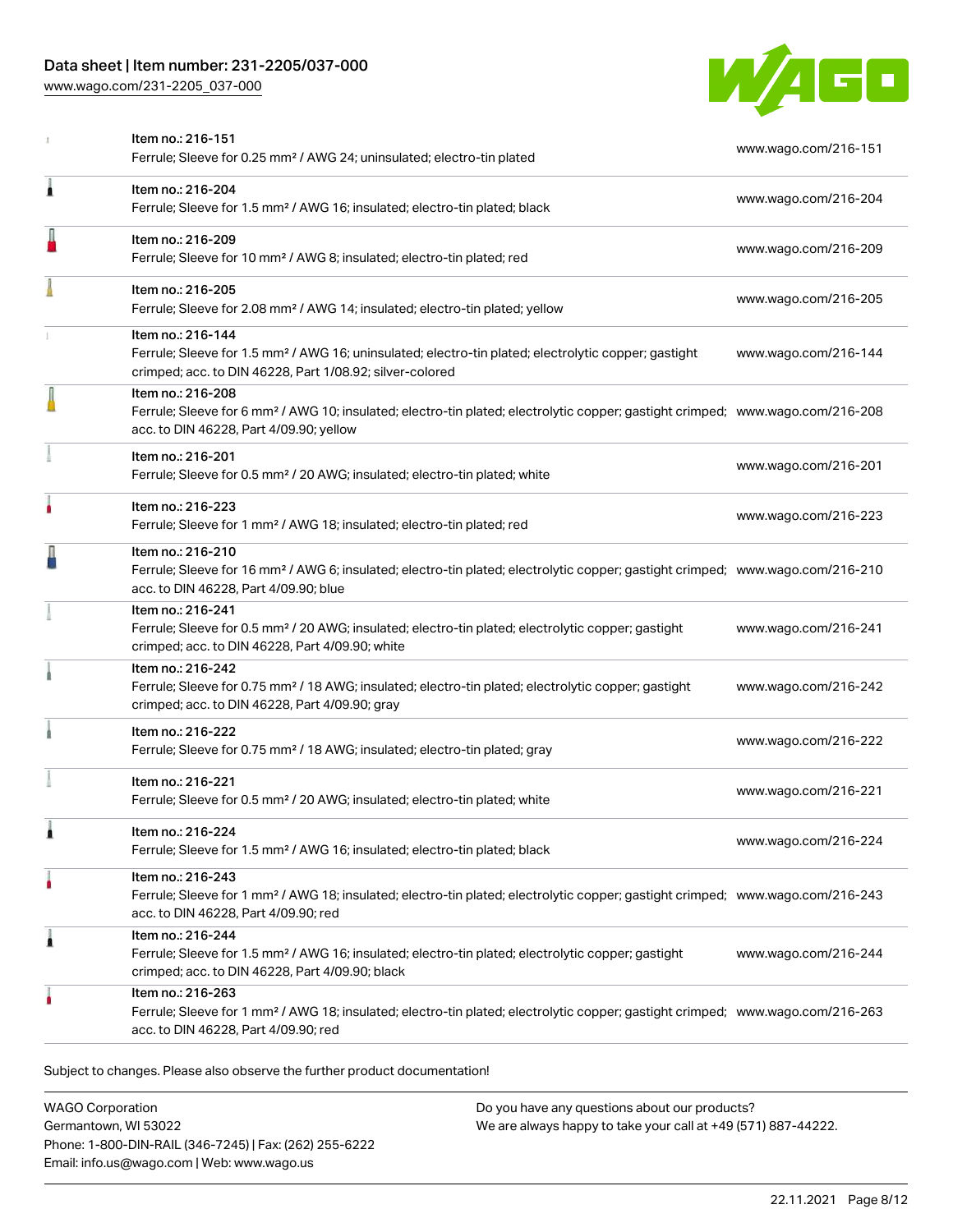# Data sheet | Item number: 231-2205/037-000

[www.wago.com/231-2205\\_037-000](http://www.wago.com/231-2205_037-000)



| Ω                   | Item no.: 216-246                                                                                                                                               |                      |
|---------------------|-----------------------------------------------------------------------------------------------------------------------------------------------------------------|----------------------|
|                     | Ferrule; Sleeve for 2.5 mm <sup>2</sup> / AWG 14; insulated; electro-tin plated; electrolytic copper; gastight                                                  | www.wago.com/216-246 |
|                     | crimped; acc. to DIN 46228, Part 4/09.90; blue<br>Item no.: 216-266                                                                                             |                      |
|                     | Ferrule; Sleeve for 2.5 mm <sup>2</sup> / AWG 14; insulated; electro-tin plated; electrolytic copper; gastight                                                  | www.wago.com/216-266 |
|                     | crimped; acc. to DIN 46228, Part 4/09.90; blue                                                                                                                  |                      |
| Â                   | Item no.: 216-264                                                                                                                                               |                      |
|                     | Ferrule; Sleeve for 1.5 mm <sup>2</sup> / AWG 16; insulated; electro-tin plated; electrolytic copper; gastight                                                  | www.wago.com/216-264 |
|                     | crimped; acc. to DIN 46228, Part 4/09.90; black                                                                                                                 |                      |
| Â                   | Item no.: 216-284                                                                                                                                               |                      |
|                     | Ferrule; Sleeve for 1.5 mm <sup>2</sup> / AWG 16; insulated; electro-tin plated; electrolytic copper; gastight                                                  | www.wago.com/216-284 |
|                     | crimped; acc. to DIN 46228, Part 4/09.90; black                                                                                                                 |                      |
| A                   | Item no.: 216-286                                                                                                                                               |                      |
|                     | Ferrule; Sleeve for 2.5 mm <sup>2</sup> / AWG 14; insulated; electro-tin plated; electrolytic copper; gastight                                                  | www.wago.com/216-286 |
|                     | crimped; acc. to DIN 46228, Part 4/09.90; blue                                                                                                                  |                      |
|                     | Item no.: 216-287                                                                                                                                               |                      |
|                     | Ferrule; Sleeve for 4 mm <sup>2</sup> / AWG 12; insulated; electro-tin plated; electrolytic copper; gastight crimped; www.wago.com/216-287                      |                      |
|                     | acc. to DIN 46228, Part 4/09.90; gray                                                                                                                           |                      |
|                     | Item no.: 216-262                                                                                                                                               |                      |
|                     | Ferrule; Sleeve for 0.75 mm <sup>2</sup> / 18 AWG; insulated; electro-tin plated; electrolytic copper; gastight                                                 | www.wago.com/216-262 |
|                     | crimped; acc. to DIN 46228, Part 4/09.90; gray                                                                                                                  |                      |
|                     | Item no.: 216-288<br>Ferrule; Sleeve for 6 mm <sup>2</sup> / AWG 10; insulated; electro-tin plated; electrolytic copper; gastight crimped; www.wago.com/216-288 |                      |
|                     | acc. to DIN 46228, Part 4/09.90; yellow                                                                                                                         |                      |
|                     | Item no.: 216-289                                                                                                                                               |                      |
|                     | Ferrule; Sleeve for 10 mm <sup>2</sup> / AWG 8; insulated; electro-tin plated; electrolytic copper; gastight crimped; www.wago.com/216-289                      |                      |
|                     | acc. to DIN 46228, Part 4/09.90; red                                                                                                                            |                      |
|                     |                                                                                                                                                                 |                      |
|                     | Item no.: 216-301<br>Ferrule; Sleeve for 0.25 mm <sup>2</sup> / AWG 24; insulated; electro-tin plated; yellow                                                   | www.wago.com/216-301 |
|                     |                                                                                                                                                                 |                      |
|                     | Item no.: 216-321                                                                                                                                               | www.wago.com/216-321 |
|                     | Ferrule; Sleeve for 0.25 mm <sup>2</sup> / AWG 24; insulated; electro-tin plated; yellow                                                                        |                      |
| i.                  | Item no.: 216-322                                                                                                                                               |                      |
|                     | Ferrule; Sleeve for 0.34 mm <sup>2</sup> / 22 AWG; insulated; electro-tin plated; green                                                                         | www.wago.com/216-322 |
|                     |                                                                                                                                                                 |                      |
|                     | Item no.: 216-267                                                                                                                                               |                      |
|                     | Ferrule; Sleeve for 4 mm <sup>2</sup> / AWG 12; insulated; electro-tin plated; electrolytic copper; gastight crimped; www.wago.com/216-267                      |                      |
|                     | acc. to DIN 46228, Part 4/09.90; gray                                                                                                                           |                      |
| i.                  | Item no.: 216-302                                                                                                                                               | www.wago.com/216-302 |
|                     | Ferrule; Sleeve for 0.34 mm <sup>2</sup> / 22 AWG; insulated; electro-tin plated; light turquoise                                                               |                      |
| Strain relief       |                                                                                                                                                                 |                      |
| Strain relief plate |                                                                                                                                                                 |                      |
|                     |                                                                                                                                                                 |                      |
|                     | Item no.: 734-329                                                                                                                                               | www.wago.com/734-329 |
|                     | Strain relief plate; gray                                                                                                                                       |                      |
|                     |                                                                                                                                                                 |                      |

Tools

Subject to changes. Please also observe the further product documentation!

WAGO Corporation Germantown, WI 53022 Phone: 1-800-DIN-RAIL (346-7245) | Fax: (262) 255-6222 Email: info.us@wago.com | Web: www.wago.us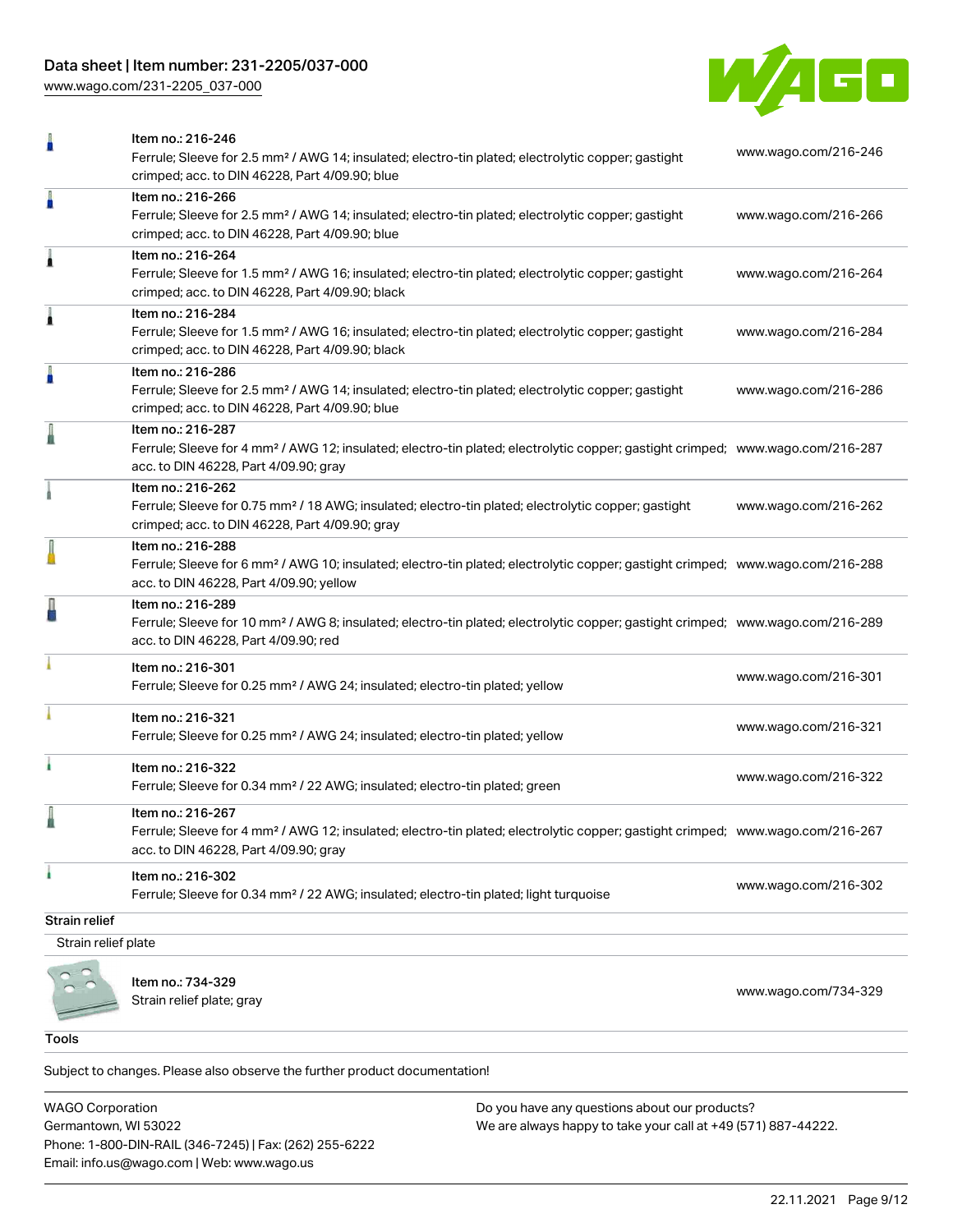[www.wago.com/231-2205\\_037-000](http://www.wago.com/231-2205_037-000)



|                                                                           | Item no.: 210-657<br>Operating tool; Blade: 3.5 x 0.5 mm; with a partially insulated shaft; short; multicoloured                                                                               |               | www.wago.com/210-657 |
|---------------------------------------------------------------------------|------------------------------------------------------------------------------------------------------------------------------------------------------------------------------------------------|---------------|----------------------|
|                                                                           | Item no.: 210-720                                                                                                                                                                              |               | www.wago.com/210-720 |
|                                                                           | Operating tool; Blade: 3.5 x 0.5 mm; with a partially insulated shaft; multicoloured                                                                                                           |               |                      |
| Marking accessories                                                       |                                                                                                                                                                                                |               |                      |
| Marking strip                                                             |                                                                                                                                                                                                |               |                      |
|                                                                           | Item no.: 210-331/750-202<br>Marking strips; as a DIN A4 sheet; MARKED; 1-16 (100x); Height of marker strip: 2.3 mm/0.091 in; Strip<br>length 182 mm; Horizontal marking; Self-adhesive; white | /750-202      | www.wago.com/210-331 |
|                                                                           | Item no.: 210-332/750-020<br>Marking strips; as a DIN A4 sheet; MARKED; 1-20 (80x); Height of marker strip: 3 mm; Strip length 182<br>mm; Horizontal marking; Self-adhesive; white             | /750-020      | www.wago.com/210-332 |
| Insulations stops                                                         |                                                                                                                                                                                                |               |                      |
| Insulation stop                                                           |                                                                                                                                                                                                |               |                      |
|                                                                           | Item no.: 231-673<br>Insulation stop; 0.08-0.2 mm <sup>2</sup> / 0.2 mm <sup>2</sup> "s"; white                                                                                                |               | www.wago.com/231-673 |
| Lecen                                                                     | Item no.: 231-674<br>Insulation stop; 0.25 - 0.5 mm <sup>2</sup> ; light gray                                                                                                                  |               | www.wago.com/231-674 |
| LEEL                                                                      | Item no.: 231-675<br>Insulation stop; 0.75 - 1 mm <sup>2</sup> ; dark gray                                                                                                                     |               | www.wago.com/231-675 |
| <b>Testing accessories</b>                                                |                                                                                                                                                                                                |               |                      |
| Testing accessories                                                       |                                                                                                                                                                                                |               |                      |
|                                                                           | Item no.: 210-136<br>Test plug; 2 mm Ø; with 500 mm cable                                                                                                                                      |               | www.wago.com/210-136 |
|                                                                           | Item no.: 231-662<br>Test plugs for female connectors; for 7.5 mm and 7.62 mm pin spacing; 2,50 mm <sup>2</sup> ; light gray                                                                   |               | www.wago.com/231-662 |
| <b>Downloads</b><br><b>Documentation</b><br><b>Additional Information</b> |                                                                                                                                                                                                |               |                      |
| Technical explanations                                                    | 2019 Apr 3                                                                                                                                                                                     | pdf<br>2.0 MB | Download             |

| <b>WAGO Corporation</b>                                | Do you have any questions about our products?                 |
|--------------------------------------------------------|---------------------------------------------------------------|
| Germantown, WI 53022                                   | We are always happy to take your call at +49 (571) 887-44222. |
| Phone: 1-800-DIN-RAIL (346-7245)   Fax: (262) 255-6222 |                                                               |
| Email: info.us@wago.com   Web: www.wago.us             |                                                               |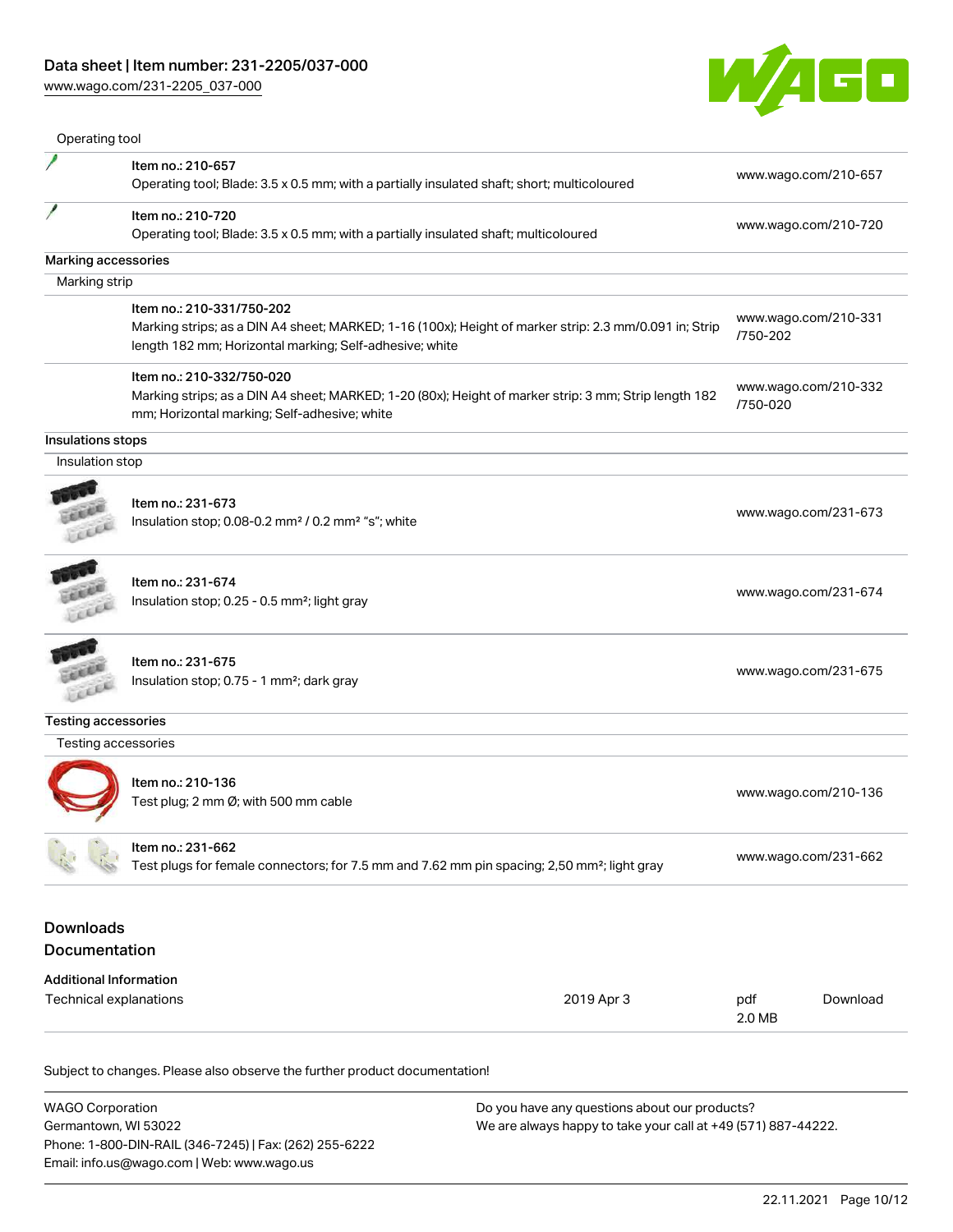

#### CAD files

| CAD data                                                                                                                                                    |            |          |
|-------------------------------------------------------------------------------------------------------------------------------------------------------------|------------|----------|
| 2D/3D Models 231-2205/037-000                                                                                                                               | <b>URL</b> | Download |
| CAE data                                                                                                                                                    |            |          |
| EPLAN Data Portal 231-2205/037-000                                                                                                                          | <b>URL</b> | Download |
| ZUKEN Portal 231-2205/037-000                                                                                                                               | <b>URL</b> | Download |
| EPLAN Data Portal 231-2205/037-000                                                                                                                          | <b>URL</b> | Download |
| <b>Environmental Product Compliance</b>                                                                                                                     |            |          |
| <b>Compliance Search</b>                                                                                                                                    |            |          |
| Environmental Product Compliance 231-2205/037-000                                                                                                           | <b>URL</b> | Download |
| 2-conductor female connector; Push-in CAGE CLAMP®; 2.5 mm <sup>2</sup> ; Pin spacing 7.5 mm;<br>5-pole; Lateral locking levers; 2,50 mm <sup>2</sup> ; gray |            |          |

#### Installation Notes

Conductor termination

Subject to changes. Please also observe the further product documentation!

WAGO Corporation Germantown, WI 53022 Phone: 1-800-DIN-RAIL (346-7245) | Fax: (262) 255-6222 Email: info.us@wago.com | Web: www.wago.us